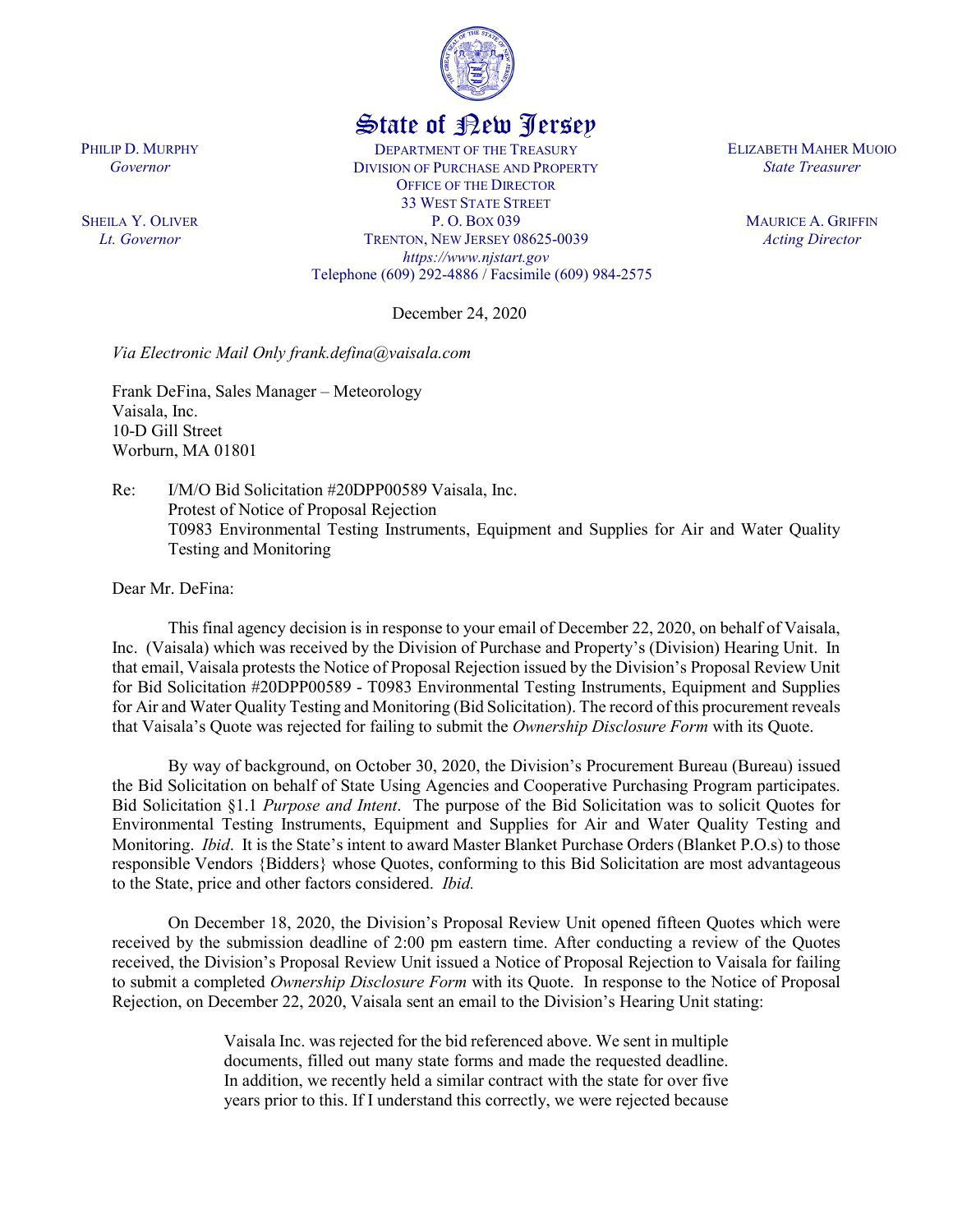we forgot to properly fill out the ownership form. Given the nature of our environmental sensors, for use with the state of New Jersey, and the NJ DEP, I kindly ask that you reconsider your decision and allow us to move forward with the state contract. As a Vaisala employee in Woodbridge New Jersey, and veteran, I hope that we can work this out as it appears this was the only issue with our bid. This oversight was my fault and the corrected form is above. This contract allows the NJ DEP to buy direct from Vaisala and lock in prices that will save taxpayers money in the future.

With the protest, Vaisala included the completed *Ownership Disclosure Form*.

In consideration of Vaisala's protest, I have reviewed the record of this procurement, including the Bid Solicitation, Vaisala's Quote and protest, the relevant statutes, regulations and case law. The review of the record has provided me with the information necessary to determine the facts of this matter and to render an informed final agency decision on the merits of the protest.

The Division's administrative regulations that govern the advertised procurement process establish certain requirements that must be met in order for a Quote to be accepted. Those regulations provide in relevant part that:

> (a) In order to be eligible for consideration for award of contract, the bidder's proposal shall<sup>[1](#page-1-0)</sup> conform to the following requirements or be subject to designation as a non-responsive proposal for non-compliance:

… 4. Contain all RFP-required certifications, forms, and attachments, completed and signed as required. An RFP may designate certain forms and/or certifications that need not be included in the bidder's proposal but that must be provided by a successful bidder upon request prior to an award of contract;

[N.J.A.C. 17:12-2.2(a), emphasis added.]

l

If the requirements of N.J.A.C. 17:12-2.2 are not met, a Quote must be rejected. This regulation mandates stringent enforcement to maintain the equal footing of all Vendors {Bidders} and to ensure the integrity of the State's bidding process.

The subject procurement was comprised of the Bid Solicitation, other documents and mandatory forms which were specifically addressed in Bid Solicitation Section 4.0 *Quote Preparation and Submission* which states in pertinent part:

> Vendor's {Bidder's} failure to complete, sign and submit the forms in Section 4.4.1.2 shall be cause to reject its Quote as non-responsive.

> [Bid Solicitation § 4.4.1.2 *NJ Standard Bid Solicitation Forms Required With The Quote*.]

<span id="page-1-0"></span><sup>1</sup> "Shall - Denotes that which is a mandatory requirement." Bid Solicitation Section 2.2 *General Definitions*.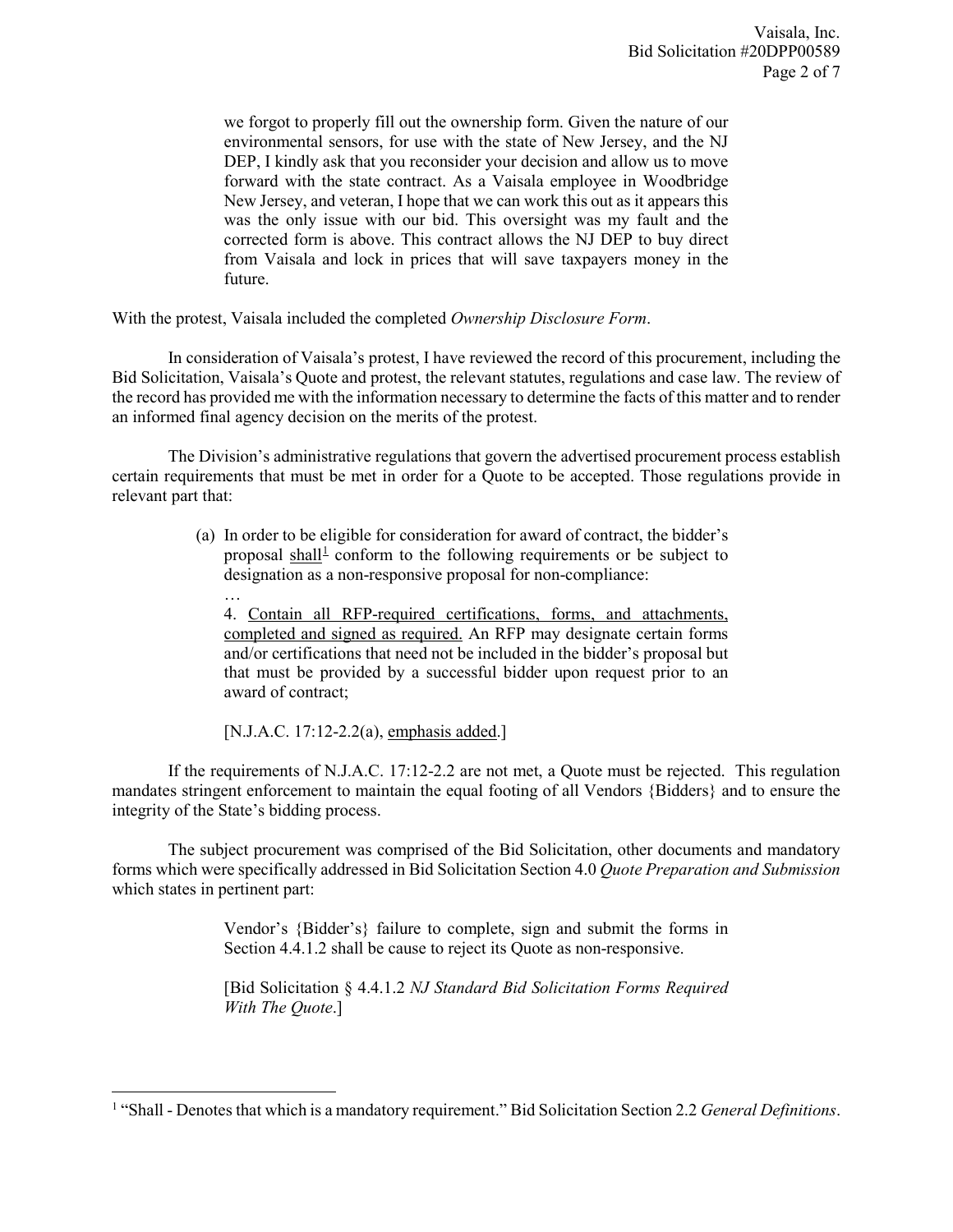Among those forms required to be submitted with the Quote is the *Ownership Disclosure Form.*  With respect to ownership, the New Jersey Legislature, in implementing N.J.S.A. 52:25-24.2, mandated that a Vendor {Bidder} must supply its ownership information, prior to or with its Quote, to be eligible to enter into a Blanket P.O. with the State. N.J.SA. 52:25-24.2 states, in pertinent part:

> No corporations, partnership, or limited liability company shall be awarded any [Blanket P.O] nor shall any agreement be entered into for the performance of any work or the furnishing of any materials or supplies, the cost of which is to be paid with or out of any public funds, by the State, or any county, municipality or school district, or any subsidiary agency of the State, or of any county, municipality or school district, or by any authority, board, or commission which exercises governmental functions, unless prior to the receipt of the bid or accompanying the bid, of said corporation, said partnership, or said limited liability company there is submitted a statement setting for the names and addresses of all stockholders in the corporation who own 10 percent or more of its stock, of any class, or of all individual partners in the partnership who own a 10 percent or greater interest therein, or of all members in the limited liability company who own a 10 percent or greater interest therein as the case may be, shall also be listed. The disclosure shall be continued until names and addresses of every noncorporate stockholder, and individual partner, and member exceeding the 10 percent ownership criteria established in this act, has been listed.

The *Ownership Disclosure Form* is specifically discussed in Bid Solicitation Section § 4.4.1.2.1 which states:

> Pursuant to N.J.S.A. 52:25-24.2, in the event the Vendor {Bidder} is a corporation, partnership or limited liability company, the Vendor {Bidder} must complete an Ownership Disclosure Form.

> A current completed Ownership Disclosure Form must be received prior to or accompany the submitted Quote. A Vendor's {Bidder's} failure to submit the completed and signed form with its Quote will result in the rejection of the Quote as non-responsive and preclude the award of a Blanket P.O. to said Vendor {Bidder} unless the Division has on file a signed and accurate Ownership Disclosure Form dated and received no more than six (6) months prior to the Quote submission deadline for this procurement. If any ownership change has occurred within the last six (6) months, a new Ownership Disclosure Form must be completed, signed and submitted with the Quote.

> In the alternative, to comply with this section, a Vendor {Bidder} with any direct or indirect parent entity which is publicly traded may submit the name and address of each publicly traded entity and the name and address of each person that holds a 10 percent or greater beneficial interest in the publicly traded entity as of the last annual filing with the federal Securities and Exchange Commission or the foreign equivalent, and, if there is any person that holds a 10 percent or greater beneficial interest, also shall submit links to the websites containing the last annual filings with the federal Securities and Exchange Commission or the foreign equivalent and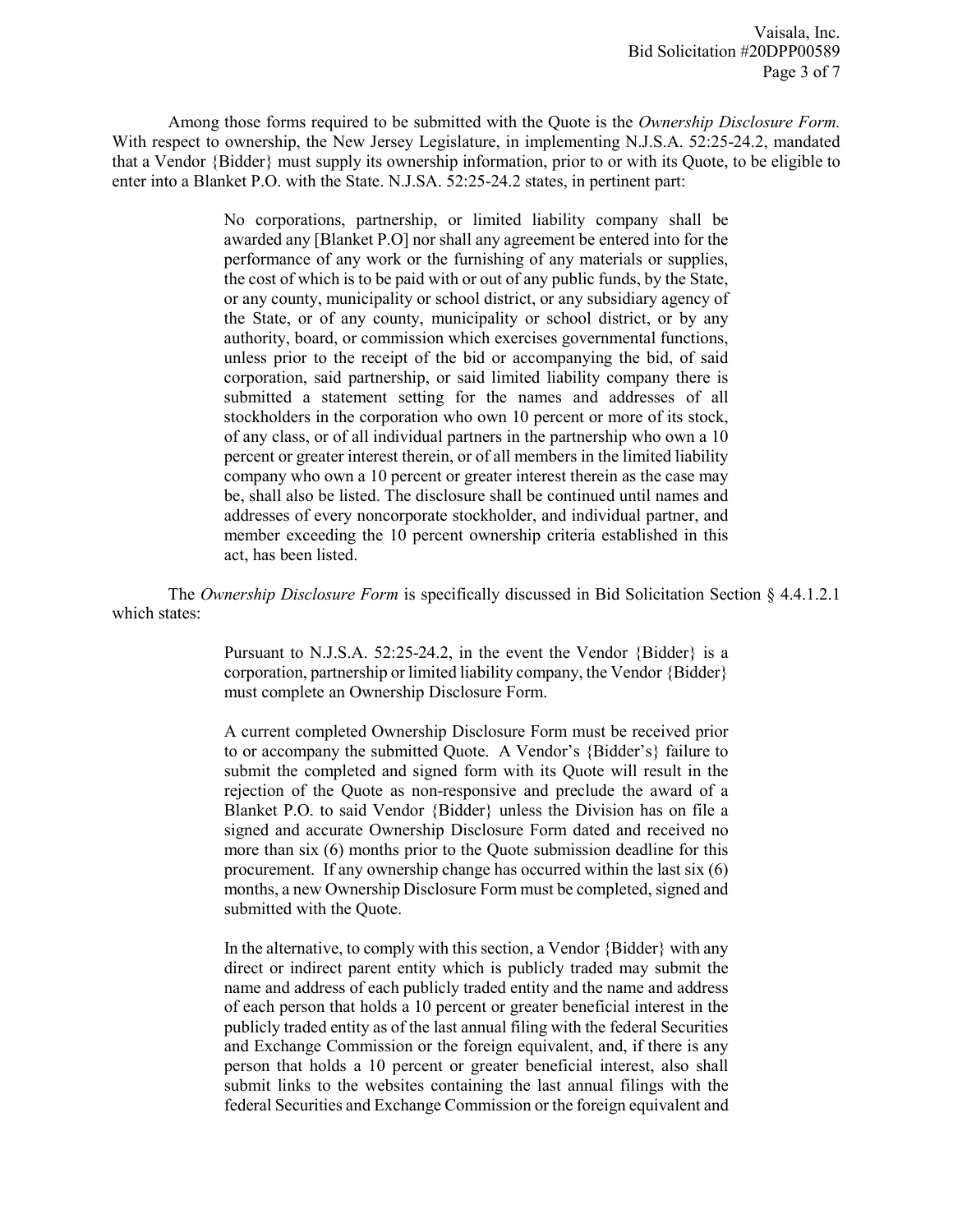the relevant page numbers of the filings that contain the information on each person that holds a 10 percent or greater beneficial interest. N.J.S.A. 52:25-24.2.

Vendors {Bidders} using *NJSTART* to submit a Quote shall make the appropriate certification on the "Maintain Terms and Categories" Tab within its profile by checking the applicable box and, if required, completing and attaching the shortened Ownership Disclosure Form. Vendors {Bidders} not using *NJSTART* to submit a Quote must complete the full Ownership Disclosure Form located on the Division's website.

Vendors {Bidders} may refer to the QRGs "Vendor Forms" and "Attaching Files" for instructions on submitting the forms required by this section of the Bid Solicitation through *NJSTART*. Vendors {Bidders} may also refer to the QRG "Vendor Categories and Certifications" for additional instructions on completing shortened versions of required forms by completing certifications on the "Maintain Terms and Categories" Tab within its profile in *NJSTART*. QRGs are located on the NJSTART Vendor Support Page.

Vendors {Bidders} utilizing *NJSTART* should designate one version of the Ownership Disclosure Form as the Primary Form. In the event that a Vendor {Bidder} fails to attach an Ownership Disclosure Form, or the attached Ownership Disclosure Form is deemed deficient, the Division may access the Primary Form and consider it as part of the Quote. Note: The Primary Form must have a Date Created within six (6) months of the Quote submission deadline to be considered valid.

In order to make this process of certifying easier, the Division provides to the bidding community the *Ownership Disclosure Form* to be completed in order for Vendor {Bidder} to comply with the statutory requirements. As an alternative to submission of the *Ownership Disclosure Form,* as noted in Bid Solicitation § 4.4.1.2.1 above, Vendors {Bidders} using *NJSTART* to submit a Quote are required to make the appropriate certification regarding investment activities in Iran on the "Maintain Terms and Categories" Tab within its profile.

A review of the record of this procurement reveals that on December 18, 2020, Vaisala submitted Quote No. 00005170. Vaisala did upload the *Ownership Disclosure Form* with the Quote. However, as shown on the screenshot below, the *Ownership Disclosure Form* was blank.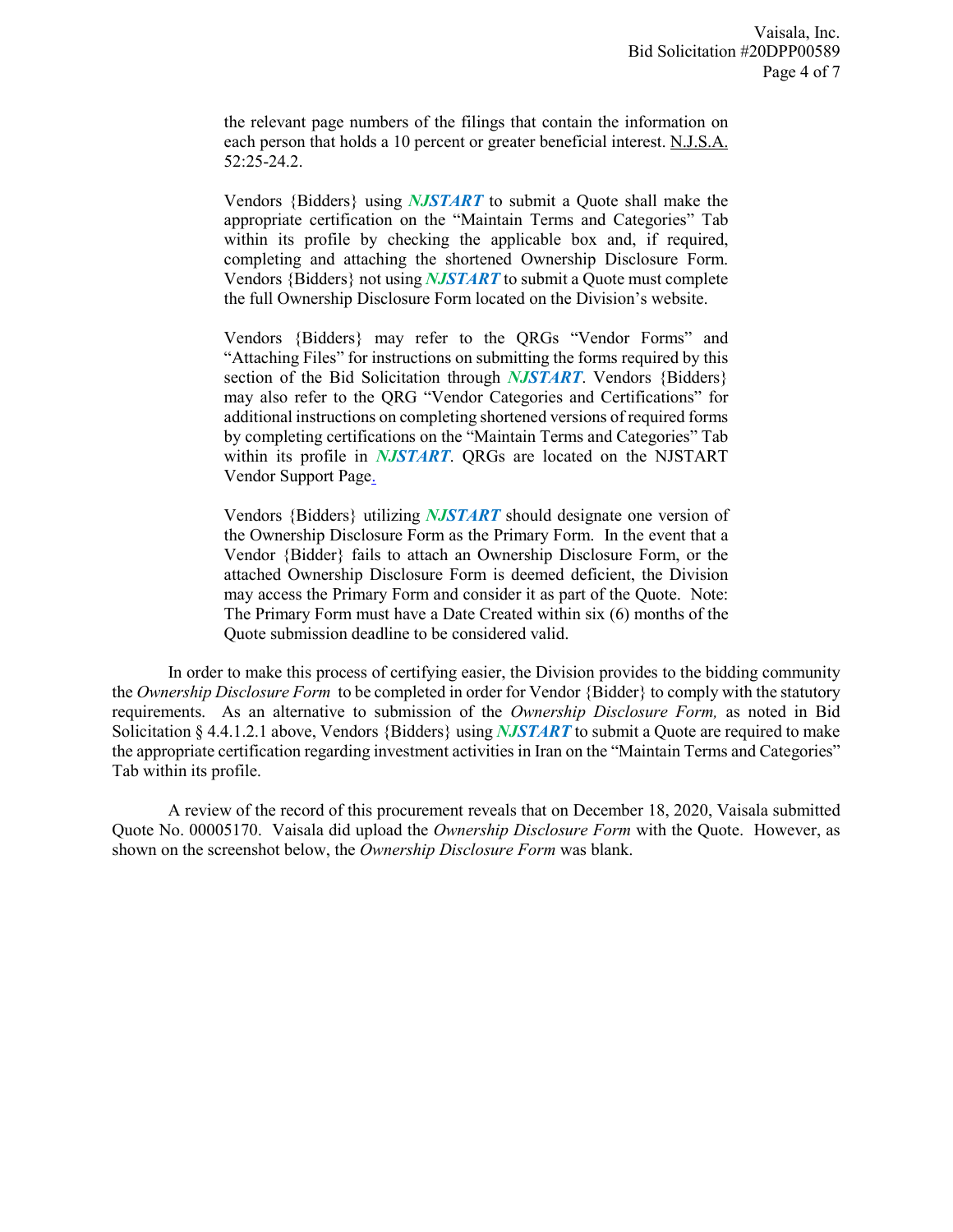|                                      | <b>DIVISION OF PURCHASE AND PROPERTY</b><br>33 WEST STATE STREET, P.O. BOX 230<br>TRENTON, NEW JERSEY 08625-0230 |                                                                                                                                                                                                                                                                   |                               |                                        |  |  |  |  |
|--------------------------------------|------------------------------------------------------------------------------------------------------------------|-------------------------------------------------------------------------------------------------------------------------------------------------------------------------------------------------------------------------------------------------------------------|-------------------------------|----------------------------------------|--|--|--|--|
|                                      |                                                                                                                  |                                                                                                                                                                                                                                                                   |                               |                                        |  |  |  |  |
| <b>BID SOLICITATION #:</b>           | 21DPP00589                                                                                                       |                                                                                                                                                                                                                                                                   | VENDOR {BIDDER}: Valsala Inc. |                                        |  |  |  |  |
|                                      |                                                                                                                  | ALL PARTIES ENTERING INTO A CONTRACT WITH THE STATE ARE REQUIRED TO PROVIDE THE<br>INFORMATION REQUESTED PURSUANT TO N.J.S.A. 52:25-24.2.<br>PLEASE NOTE THAT IF THE VENDOR/BIDDER IS A NON-PROFIT ENTITY, THIS FORM IS NOT REQUIRED.                             |                               |                                        |  |  |  |  |
| <b>PART 1</b>                        |                                                                                                                  |                                                                                                                                                                                                                                                                   |                               |                                        |  |  |  |  |
|                                      |                                                                                                                  |                                                                                                                                                                                                                                                                   |                               | <b>YES</b><br>NO                       |  |  |  |  |
|                                      |                                                                                                                  | Are there any individuals, partners, members, stockholders, corporations, partnerships, or limited<br>liability companies owning a 10% or greater interest in the Vendor {Bidder}?                                                                                |                               | <b>CONTRACTOR</b><br><b>CONTRACTOR</b> |  |  |  |  |
|                                      |                                                                                                                  | who own 10 percent or more of its stock, of any class; (b) all individual partners in the partnership who own a 10 percent or<br>greater interest therein; or, (c) all members in the limited liability company who own a 10 percent or greater interest therein. |                               |                                        |  |  |  |  |
|                                      |                                                                                                                  |                                                                                                                                                                                                                                                                   |                               |                                        |  |  |  |  |
| <b>NAME</b>                          |                                                                                                                  |                                                                                                                                                                                                                                                                   |                               |                                        |  |  |  |  |
| <b>ADDRESS 1</b><br><b>ADDRESS 2</b> |                                                                                                                  |                                                                                                                                                                                                                                                                   |                               |                                        |  |  |  |  |
| <b>CITY</b>                          |                                                                                                                  | <b>STATE</b>                                                                                                                                                                                                                                                      | <b>ZIP</b>                    |                                        |  |  |  |  |
|                                      |                                                                                                                  |                                                                                                                                                                                                                                                                   |                               |                                        |  |  |  |  |
| <b>NAME</b>                          |                                                                                                                  |                                                                                                                                                                                                                                                                   |                               |                                        |  |  |  |  |
| <b>ADDRESS 1</b><br><b>ADDRESS 2</b> |                                                                                                                  |                                                                                                                                                                                                                                                                   |                               |                                        |  |  |  |  |
| <b>CITY</b>                          |                                                                                                                  | <b>STATE</b>                                                                                                                                                                                                                                                      | <b>ZIP</b>                    |                                        |  |  |  |  |
| <b>NAME</b>                          |                                                                                                                  |                                                                                                                                                                                                                                                                   |                               |                                        |  |  |  |  |
| <b>ADDRESS 1</b>                     |                                                                                                                  |                                                                                                                                                                                                                                                                   |                               |                                        |  |  |  |  |
| <b>ADDRESS 2</b>                     |                                                                                                                  |                                                                                                                                                                                                                                                                   |                               |                                        |  |  |  |  |
| <b>CITY</b>                          |                                                                                                                  | <b>STATE</b>                                                                                                                                                                                                                                                      | <b>ZIP</b>                    |                                        |  |  |  |  |
| <b>NAME</b>                          |                                                                                                                  |                                                                                                                                                                                                                                                                   |                               |                                        |  |  |  |  |
| <b>ADDRESS 1</b>                     |                                                                                                                  |                                                                                                                                                                                                                                                                   |                               |                                        |  |  |  |  |
| <b>ADDRESS 2</b>                     |                                                                                                                  |                                                                                                                                                                                                                                                                   |                               |                                        |  |  |  |  |
| <b>CITY</b>                          |                                                                                                                  | <b>STATE</b>                                                                                                                                                                                                                                                      | <b>ZIP</b>                    |                                        |  |  |  |  |
| <b>NAME</b>                          |                                                                                                                  |                                                                                                                                                                                                                                                                   |                               |                                        |  |  |  |  |
| <b>ADDRESS 1</b>                     |                                                                                                                  |                                                                                                                                                                                                                                                                   |                               |                                        |  |  |  |  |
| <b>ADDRESS 2</b><br><b>CITY</b>      |                                                                                                                  | <b>STATE</b>                                                                                                                                                                                                                                                      | <b>ZIP</b>                    |                                        |  |  |  |  |

As an alternative to the submission of the *Ownership Disclosure Form*, as noted in Bid Solicitation Section 4.4.1.2.1 above, Vendors {Bidders} using *NJSTART* to submit a Quote are required to make the appropriate certification regarding ownership disclosure on the "Maintain Terms and Categories" Tab within its profile. With respect to ownership, Vendors {Bidders} are able to select one of the following descriptors:

|  |  | <b>Category: Ownership Disclosure</b> |
|--|--|---------------------------------------|
|--|--|---------------------------------------|

Description: N.J.S.A. 52:25-24.2 requires disclosure of the names and addresses of those individuals, partnerships and/or corporations owning a 10% or greater interest in the bidding entity ("interest owners"). Further, if any of these interest owners is itself a partnership or corporation, you must disclose the names and addresses of the interest owners of that partnership or corporation.

Please select at most one category value

Select

- The bidder is a non-profit entity and is exempt from the ownership disclosure requirement. See Disclosure of Non-Profit Officers and Directors below. (No Ownership Disclosure form is required.)
- There are no individuals, partnerships or corporations with a 10% or greater interest in the bidding entity, therefore the bidder is exempt from the ownership disclosure requirement. (No Ownership Disclosure form is required.)
- $\Box$ Neither statement is applicable. A current, true and complete Statement of Bidder Ownership on the attached form has been or will be uploaded to the vendor profile prior to the submission deadline and is intended to accompany the bidder's submission.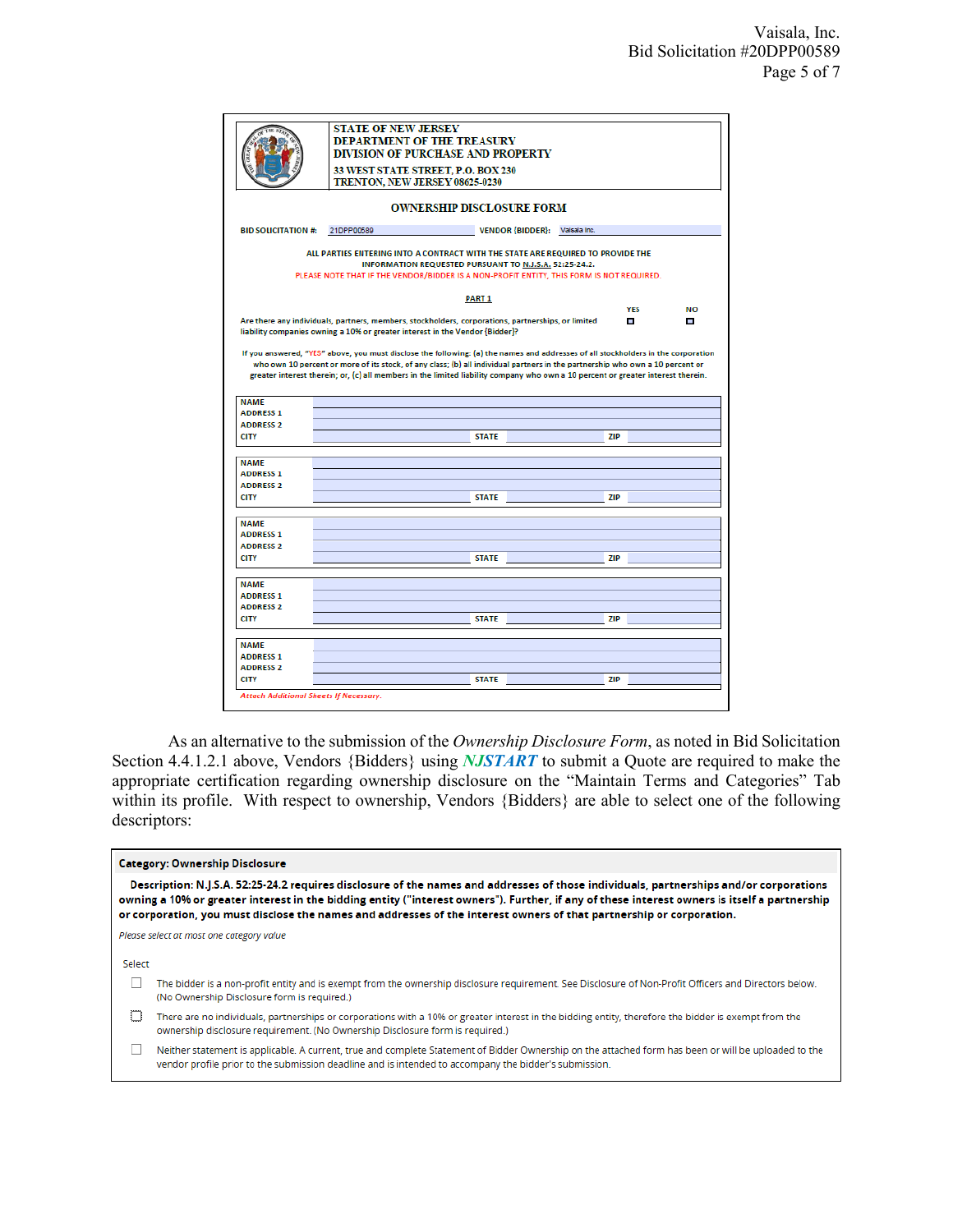Vaisala did not complete the Ownership Disclosure category as required, nor did Vaisala upload a completed *Ownership Disclosure Form* to its *NJSTART* Vendor profile.

|                            |                                       |  | Organization information Users Address Commodity Codes and Services Regions |  | Terms & Categories | <b>Attachments</b> | Vendor Performance |  |  |  |
|----------------------------|---------------------------------------|--|-----------------------------------------------------------------------------|--|--------------------|--------------------|--------------------|--|--|--|
|                            | <b>Attachments Information</b>        |  |                                                                             |  |                    |                    |                    |  |  |  |
|                            | No Attachments found for this vendor. |  |                                                                             |  |                    |                    |                    |  |  |  |
| <b>Forms</b>               |                                       |  |                                                                             |  |                    |                    |                    |  |  |  |
| <b>No Form Attachments</b> |                                       |  |                                                                             |  |                    |                    |                    |  |  |  |
|                            |                                       |  |                                                                             |  |                    |                    |                    |  |  |  |

The *NJSTART* system does not prevent a Vendor {Bidder} from submitting a Quote without all of the required forms and documents completed and/or attached as mandated by the specifications. The responsibility for ensuring that all necessary forms and other submittals, are uploaded into *NJSTART* necessarily and appropriately rests solely with the Vendor {Bidder}. Bid Solicitation § 1.4.2 *Vendor {Bidder} Responsibility*. Here, unfortunately, Vaisala submitted a Quote without a completed *Ownership Disclosure Form* attached.

In the protest, Vaisala acknowledges that the *Ownership Disclosure Form* submitted with the Quote was incomplete and requests that the Division accept the *Ownership Disclosure Form* submitted with the protest. In reviewing a Quote submitted in response to a Bid Solicitation, the Division does not have the power to waive the legislative requirement that a Vendor {Bidder} provide its ownership information prior to or accompanying the Quote submission. Only the New Jersey Legislature can change a requirement it has mandated. Unfortunately, Vaisala did not comply with any of the options available to it for the submission of ownership information. Accordingly, Vaisala's Quote was properly rejected by the Division's Proposal Review Unit for failure to submit the mandatory *Ownership Disclosure Form* with its Quote.

Notwithstanding Vaisala's interest in competing for this procurement, to allow Vaisala to submit the *Ownership Disclosure Form* after bid opening would violate the Legislative requirement outlined in N.J.S.A. 52:25-24.2, a requirement that this Division is not authorized to waive. This is an unfortunate situation for the State as the Division encourages competition and appreciates the time and effort put forth in preparing and submitting the Quote. In light of the findings set forth above, I sustain the Proposal Review Unit's Notice of Proposal Rejection.